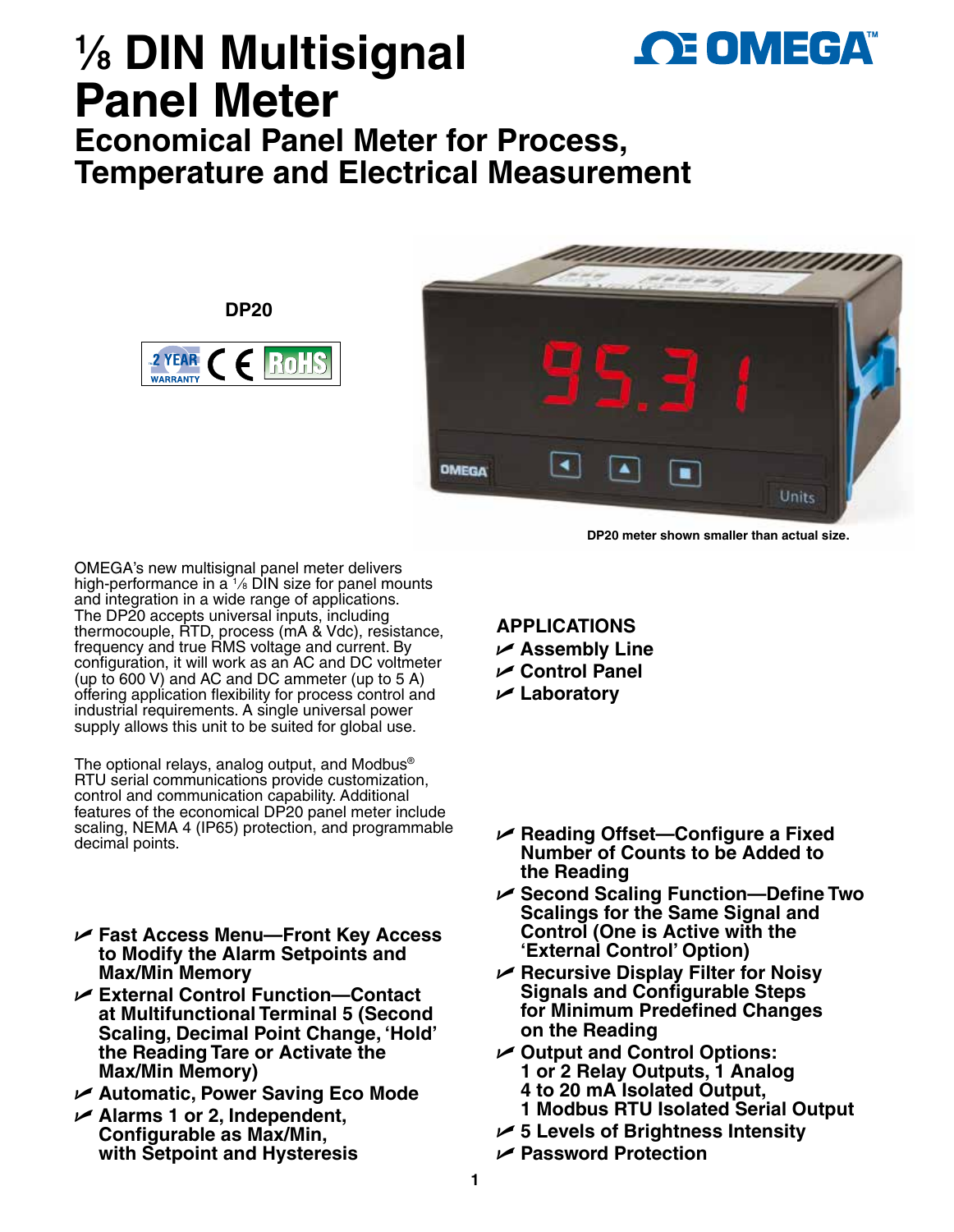

# **Specifications**

**Digits:** 4

**Reading:** 9999/-1999

**Decimal Point:** Configurable

**LED Color:** Red

**Digit Height:** 14 mm (0.55")

**Accepted Signal Ranges:** See tables at page 4 for more information

 **AC Voltages and AC Currents:** 600Vac, 200Vac, 20Vac, 2Vac, 200mVac, 60mVac, 5Aac, 20mAac (True RMS measure) (accepts phase-neutral and phase-phase measure)

 **DC Voltages and DC Currents:** ±600Vdc, ±200Vdc,  $\pm$ 20Vdc,  $\pm$ 2Vdc,  $\pm$ 200 mVdc,  $\pm$ 60 mVdc,  $\pm$ 5 Adc,  $+20$  mAdc

**Thermocouples:** K, J, E, N, L, R, S, B, T and C (automatic cold junction compensation)

#### **Probes:**

 **Resistive 'Pt' Probes:** Pt100 with 2 and 3 wires, Pt500, Pt1000

**Resistive 'Ni' Probes:** Ni100, Ni200, Ni1000 **Resistive NTC Probes:** See table at page 4  **Resistive PTC Probes:** Families KTY-121, KTY-210 and KTY-220

#### **Process:** 4/20mA, 0/10Vdc

(+15Vdc excitation voltage configurable at terminal 5) **Resistances:** Ranges 0/5K and 0/50K

**Potentiometers:** With nominal values from 500R up to 20K Frequency up to 100 Hz (minimum 15 Hz), Vac and Aac ranges

**Thermal Drift Offset+Span:** 150ppm/ºC **Readings:** 3 readings/ second

#### **Refresh:** 3 readings/ second

**Response Time:** <300 mSec. (0% to 99% of signal) **Power 'U':** 18 to 265Vac/dc (isolated 1500Veff @ 60 seconds)

#### **Output and Control Options:**

- 1 or 2 Relays
- 1 analog output 4/20mA isolated
- 1 Modbus RTU isolated serial output

**Protection:** NEMA 4 (IP65)

**Consumption (Normal Mode):** <1.0 W (meter only) <2.5W (meter with options)

**Consumption ('Eco' Mode):** <0.3 W (meter only)

<1.5 W (meter with options)

**Connections:** Plug-in screw terminals

**Weight:** <150g (5.3 oz)

**Operation Temperature:** 0 to 50ºC (32 to 122ºF)



### **Internal Structure - Jumpers for Input Range Selection**

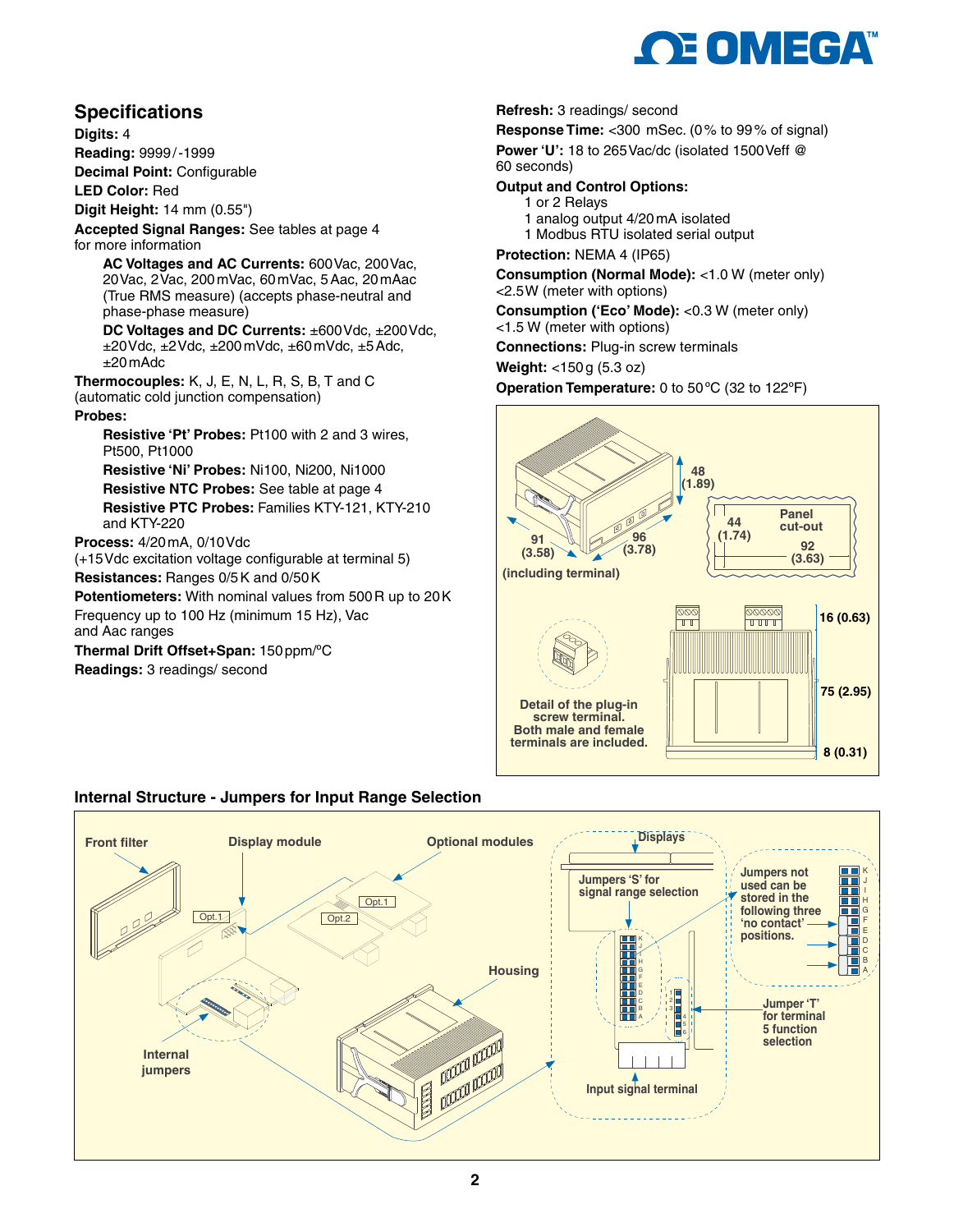

## **Connections and Rear View**



# **Options**

# **Relay outputs**

- Module . . . . . . . . A1 and A2
- Function . . . . . . .1 relay output 3 contacts (NC, NO, Common) up to 250Vac@8Aresistive load



# **Analog output**

| Module M1 |                                   |
|-----------|-----------------------------------|
|           | Function 1 analog output isolated |
|           | $4/20$ mA                         |
|           | isolated 1000 Vdc                 |
|           |                                   |





# **Modbus RTU output**

Module . . . . . . . . S1 Function . . . . . . .1 Modbus RTU output 9,600 bps, 4,800 bps isolated 1000Vdc



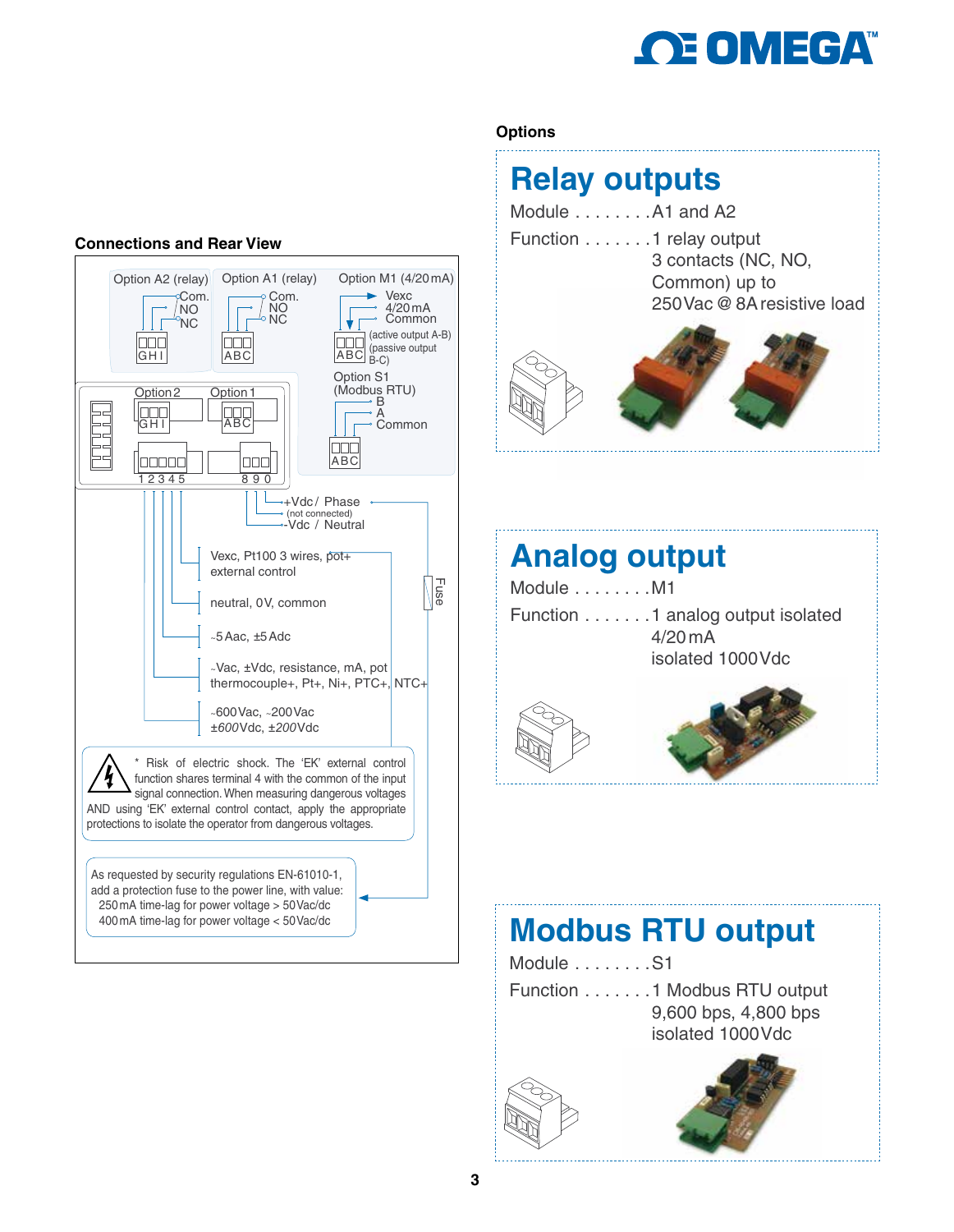

### **Input Signal Ranges - Technical Specifications**

| Vac ranges<br>(Veff.) | <b>Scale</b><br>by default | <b>Scalable</b> | <b>Jumpers</b><br>$\mathbf{S}$ | <b>Jumpers</b> | <b>Accuracy</b><br>(% FS) | Max.<br>Oversignal | $Z_{\rm in}$ |
|-----------------------|----------------------------|-----------------|--------------------------------|----------------|---------------------------|--------------------|--------------|
| $\sim 600$ Vac        | 600                        |                 | G I                            |                |                           | 800 Vac            | 12 M         |
| $\sim$ 200 Vac        | 200.0                      |                 |                                |                |                           | 800 Vac            | 12 M         |
| $\sim$ 20 Vac         | 20.00                      | from 9999       | ΑI                             | 4-5            | $< 0.30\%$                | 150 Vac            | 1 M          |
| $\sim$ 2 Vac          | 2.000                      | to -1999        | B                              |                | (up to $150$ Hz)          | <b>100 Vac</b>     | 100 K        |
| $\sim$ 200 mVac       | 200.0                      |                 | C <sub>1</sub>                 |                |                           | 30 Vac             | 10K          |
| $\sim 60$ mVac        | 60.0                       |                 | E.                             |                |                           | 3 Vac              | 1 M          |

| <b>Vdc</b><br>Ranges | <b>Scale</b><br>by default | <b>Scalable</b> | <b>Jumpers</b><br>$\mathbf{G}$ | <b>Jumpers</b><br>$\mathbf{T}$ | <b>Accuracy</b><br>(% FS) | Max.<br>Oversignal | $Z_{\rm in}$ |
|----------------------|----------------------------|-----------------|--------------------------------|--------------------------------|---------------------------|--------------------|--------------|
| $\pm 600$ Vdc        | 600                        |                 | G                              |                                |                           | 800 Vdc            | 12 M         |
| $±200$ Vdc           | 200.0                      |                 | $- - -$                        |                                |                           | 800 Vdc            | 12 M         |
| $±20$ Vdc            | 20.00                      | from 9999       | А                              | $4 - 5$                        | < 0.20%                   | 150 Vdc            | 1 M          |
| $±2$ Vdc             | 2.000                      | to -1999        | B                              |                                |                           | 100 Vdc            | 100 K        |
| $\pm 200$ mVdc       | 200.0                      |                 | C                              |                                |                           | 30 Vdc             | 10 K         |
| $±60$ mVdc           | 60.0                       |                 |                                |                                | $< 0.25\%$                | 3 Vdc              | 1 M          |

| Aac ranges<br>(Aeff.) | <b>Scale</b><br>by default | <b>Scalable</b> | <b>Jumpers</b><br>C | <b>Jumpers</b><br>57 | <b>Accuracy</b><br>(% FS) | Max.<br>Oversignal     | $Z_{\text{in}}$      |
|-----------------------|----------------------------|-----------------|---------------------|----------------------|---------------------------|------------------------|----------------------|
| $\sim$ 5 Aac $\,$     | 5.00                       | from 9999       |                     | 4-5                  | $< 0.50\%$                | 7 Aac max.<br>$7$ sec. | $20 \text{ m}\Omega$ |
| $\sim$ 20 mAac        | 20.00                      | to -1999        | D                   |                      | (up to $150$ Hz)          | 25 mAac                | 4.7 R                |

| Adc ranges | <b>Scale</b><br>by default | <b>Scalable</b> | <b>Jumpers</b><br>C                                                                            | <b>Jumpers</b><br>$5 - 7$ | <b>Accuracy</b><br>(% FS) | Max.<br>Oversignal    | $Z_{\rm in}$         |
|------------|----------------------------|-----------------|------------------------------------------------------------------------------------------------|---------------------------|---------------------------|-----------------------|----------------------|
| $±5$ Adc   | ±5.00                      | from 9999       | $\frac{1}{2} \left( \frac{1}{2} \right) \left( \frac{1}{2} \right) \left( \frac{1}{2} \right)$ | 4-5                       | < 0.25%                   | 7 Adc<br>(max.7 sec.) | $20 \text{ m}\Omega$ |
| $±20$ mAdc | ±20.00                     | to -1999        |                                                                                                | 4-5                       | < 0.15%                   | 25 mAdc               | 4.7 R                |

| <b>Process</b><br><b>Signals</b> | <b>Scale</b><br>by Default | <b>Scalable</b> | <b>Jumpers</b><br>$\mathbf{G}$ | <b>Jumpers</b><br>(T | <b>Accuracy</b><br>(%FS) | Max.<br>Oversignal | $L_{in}$ |
|----------------------------------|----------------------------|-----------------|--------------------------------|----------------------|--------------------------|--------------------|----------|
| $4/20$ mA                        | 0/100.0                    | from 9999       |                                | $1-2^{*}$            | < 0.15%                  | 25 mA              | 4.7 R    |
| $0/10$ Vdc                       | 0/100.0                    | to -1999        |                                |                      | $< 0.20\%$               | 25 Vdc             | 1 M      |
|                                  |                            |                 |                                |                      |                          |                    |          |

*\*Place jumper 'T' at position 1-2 for +15 Vdc excitation voltage at terminal 5. Optionally, place jumper 'T' at position 4-5 to work with 'external contact' at terminal 5.*

| NTC probes 'R <sub>25</sub> '<br>(configurable)* | <b>Jumpers</b><br>C                                                                         | <b>Jumpers</b> | Range<br>of measure | <b>Accuracy</b><br>$(\%$ of reading) | <b>Beta</b><br>(configurable) |
|--------------------------------------------------|---------------------------------------------------------------------------------------------|----------------|---------------------|--------------------------------------|-------------------------------|
| 10K                                              | F. K                                                                                        | 4-5            | -60°C to 150°C      | $<$ 1.5 % of<br>reading              | 3500                          |
|                                                  | *'Beta' configurable (2000 to 5500). R25 configurable. Resistance measure from 100R to 1MR. |                |                     |                                      |                               |

*\*'Beta' configurable (2000 to 5500). R25 configurable. Resistance measure from 100R to 1MR.*

| <b>PTC probes</b><br>Family | <b>Jumpers</b><br>$\overline{c}$ | <b>Jumpers</b> | Range in $^{\circ}C$ ( $^{\circ}F$ ) | <b>Total Error</b> |
|-----------------------------|----------------------------------|----------------|--------------------------------------|--------------------|
| <b>KTY-121</b>              |                                  |                |                                      |                    |
| KTY-210                     | F, H, K                          | 4-5            | $-55/150$<br>$(-67/302)$             | <sup>ہ</sup> 1۔    |
| KTY-220                     | F, H, K                          |                |                                      |                    |



*Maximum oversignal is the maximum signal accepted by the instrument. Higher signal values may cause instrument damage. Lower values are not destructive but may be out of accuracy specifications.*